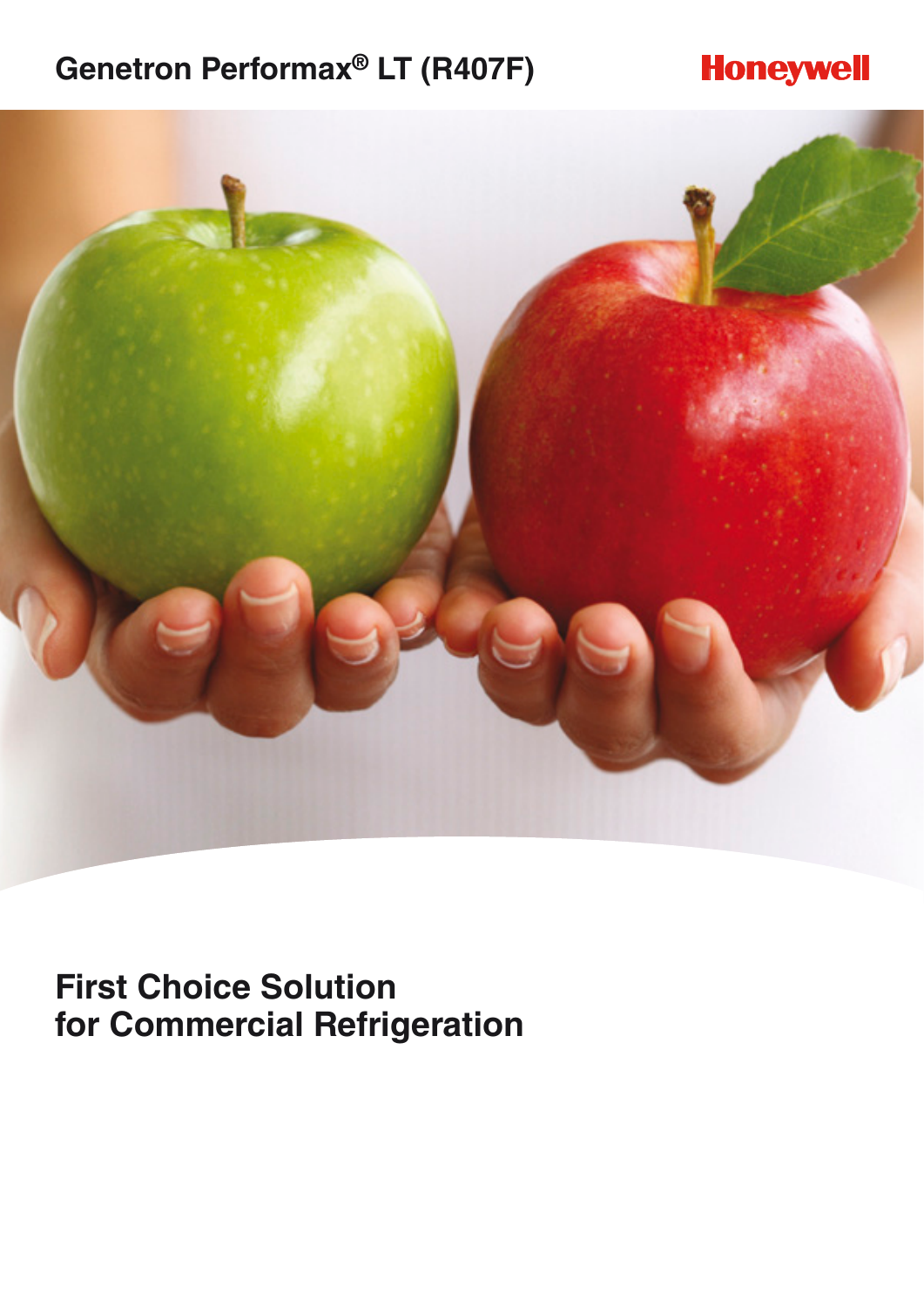# Genetron Performax® LT (R407F)

# Solution of Choice for Supermarket and Coldstore **Refrigeration**

# **Product Description**

Honeywell's Performax® LT (R407F) is a highly efficient and innovative mixture of conventional hydrofluorocarbon refrigerants (R-32, R-125, R-134a). It can be used in Medium and Low Temperature applications for new commercial installations and to retrofit existing R404A, R-407A and R-22 installations with only minor adaptations.

Supermarkets around the world are coming under intense scrutiny to prove their credentials when it comes to environmental impact and sustainability. The cooling gases used in their refrigeration systems account for around one quarter of their carbon footprint – and that is before energy for powering equipment is taken into account.

Honeywell has responded by developing a new, lower GWP refrigerant blend – Performax® LT (R407F) which is delivering outstanding results across key metrics linked to energy efficiency, carbon footprint reduction, running costs and safety.

# Applications **Genetron Performax® LT (R407F) – it's cool for new build and retrofit alike**

Performax® LT (R407F) can be used for new commercial installations and with minimal change, can also be used to retro-fit existing R404A. R407A and R22 installations.

It is the best performing lower global-warming-potential (GWP) refrigerant for supermarket installations with improved energy efficiency compared to other HFCs and is well suited for new installations as a replacement for R404A in both low- and mediumtemperature supermarket applications. Converting existing R404A supermarket systems to Genetron Performax<sup>®</sup> LT will result in significant reduction in their carbon footprint and increase in overall performance.

### Cool Tips **Things To Consider When Using Genetron Performax® LT (R407F)**

- Performax<sup>®</sup> LT must only be liquid charged into a system to ensure proper refrigerant composition and system performance
- Evaluate the Expansion Device used. Due to difference in mass flow with many existing HFC refrigerants, there may be a need to adjust the superheat of the evaporator



- Ensure correct Lubricant is used. In most instances, the lubricant in use with R-404 or R-507 is also suitable for use with Honeywell Performax® LT (R-407F). Honeywell recommends using a miscible lubricant approved by the compressor manufacturer
- Polymers and Elastomers. If using as a replacement for R22 with oil change from mineral, seals must be replaced due to possible shrinkage
- Always check with Compressor manufacturers specifications to ensure full compatability

*(Refer to Genetron Performax® LT Guidelines for more details)*

# Benefits of **Genetron Performax® LT (R407F)**

Performax® LT has been proved and tested by many European and Global Retailers who have identified R407F (Performax® LT) as their 'Refrigerant of Choice'. When comparing R407F to existing Commercial Refrigeration refrigerants, it offers a variety of significant environmental and operational benefits:

#### Energy Improvement

According to the industry testing, systems using Performax® LT (R-407F), can consume up to 15% less energy than systems using R404A.

#### Carbon Benefit

Use of Performax® LT can also reduce carbon dioxide emissions by up to **40%**. Its global warming potential (GWP 1,824) is around **53%** less than existing refrigerant R404A (3,922), and lower than any other HFC alternative used in commercial refrigeration.



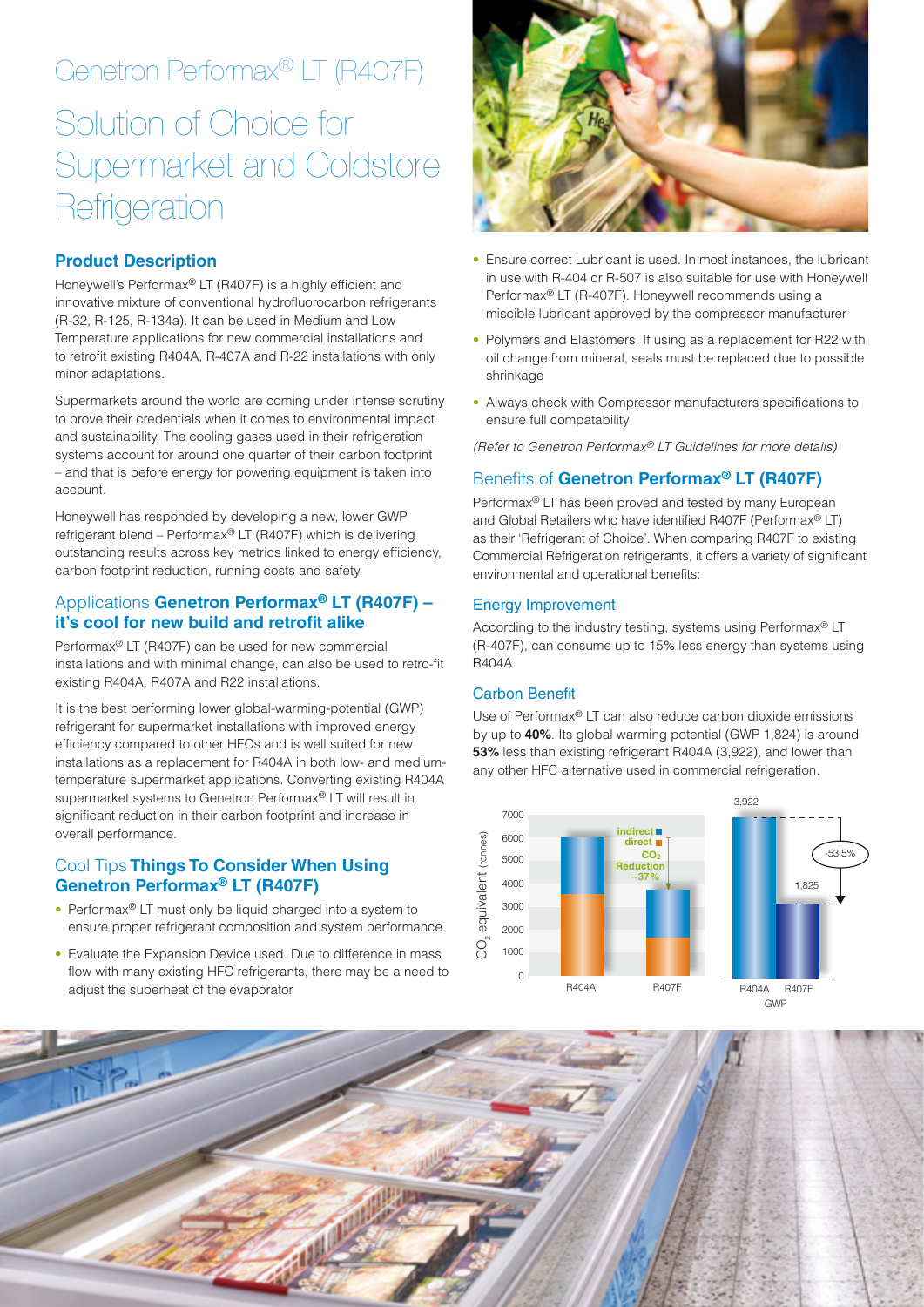#### Application in already existing installations

There is no need to replace refrigeration systems in order to use R407F. With a series of minor adjustments, Performax® LT or R407F can be used with no problem in existing systems. In this way, the necessary remodelling of gas refrigeration installation groups that commercial and industrial establishments face has a major ally in this new refrigerant.

### Approved by major manufacturers of components and engineer friendly

R407F is approved by major manufacturers of compressors, valves and other components, and there is no significant difference in its handling for regular technicians and contractors, so that it can be handled safely and with no major changes.

#### Supply security

Thanks to Honeywell's multi-channel distribution network Performax® LT (R407F) is widely available.

### Proven Savings

Don't just take our word for it – there are many published case / field studies on Genetron Performax® LT (R407F) compared to

R404A and R22. These 3rd party / independent assessments, validate both theoretical and laboratory testing and add to the confidence in the performance of the product. Available to downloaded at: **direct** 



http://www.honeywellrefrigerants.com/europe

#### Blends with Glide

Performax® LT (R407F) is a blend which has glide. For the system to operate efficiently, consideration must be given to correct Suction and Condenser set points must be given to review Suction and Condenser Set Points as well as recalibrate Evaporator Superheat.

ASHRAE classifies blends in azeotropic (R500 series) and nonazeotropic (R400 series). Single refrigerants and azeotropic blends evaporate or condense at constant temperature, in a process at constant pressure.

Non-azeotropic blends or just "Blends" have two distinct points:

- When the first droplet of vapor occurs (Dew Temp), and
- When the first bubble of vapor occurs (Bubble Temp)
- Difference between these temps is called the "Glide"



This Glide Effect must be taken into consideration when setting up system controllers, as the Mean or Average temperature must be used as opposed to the Dew or Bubble point temperature. More detailed information on this topic can be obtained from our web site or through any of our distributors.

#### **Safety**

Performax LT (R407F) is classified A1 (non flammable).

#### Available Literature/Technical Assistance

Honeywell has a wide range of literature available for all of its environmentally safer Genetron® products, covering such topics as reclamation, retrofitting guidelines, product specifications and technical properties. Much of this information is available online at www.genetron.com. In addition, Honeywell technical specialists are available to assist you in all phases of using Performax® LT (R407F) – especially retrofitting, handling and storage and applications assistance.

#### **Pressure vs. Temperature**

| <b>Bubble</b><br><b>Pressure</b><br>psig | <b>Dew</b><br><b>Pressure</b><br>psig | Temp °C        | <b>Bubble</b><br>Pressure<br>bar-g | <b>Dew</b><br><b>Pressure</b><br>bar-g |
|------------------------------------------|---------------------------------------|----------------|------------------------------------|----------------------------------------|
| 4.9                                      | $^{\ast}0.4$                          | $-40$          | 0.3                                | 0.0                                    |
| 7.5                                      | 1.9                                   | -38            | 0.5                                | 0.1                                    |
| 10.4                                     | 4.2                                   | -36            | 0.6                                | 0.2                                    |
| 13.6                                     | 6.8                                   | $-34$          | 0.8                                | 0.3                                    |
| 17.1                                     | 9.7                                   | -32            | 0.9                                | 0.4                                    |
| 20.9                                     | 12.9                                  | -30            | 1.1                                | 0.6                                    |
| 25.1                                     | 16.4                                  | -28            | 1.3                                | 0.7                                    |
| 29.6                                     | 20.2                                  | $-26$          | 1.5                                | 0.9                                    |
| 34.5                                     | 24.4                                  | -24            | 1.7                                | 1.1                                    |
| 39.8                                     | 28.9                                  | -22            | 1.9                                | 1.3                                    |
| 45.6                                     | 33.9                                  | -20            | 2.1                                | 1.4                                    |
| 51.8                                     | 39.3                                  | $-18$          | 2.4                                | 1.7                                    |
| 58.5                                     | 45.1                                  | $-16$          | 2.6                                | 1.9                                    |
| 65.6                                     | 51.4                                  | $-14$          | 2.9                                | 2.1                                    |
| 73.3                                     | 58.2                                  | -12            | 3.2                                | 2.4                                    |
| 81.6                                     | 65.5                                  | $-10$          | 3.5                                | 2.6                                    |
| 90.4                                     | 73.4                                  | -8             | 3.8                                | 2.9                                    |
| 99.7                                     | 81.8                                  | -6             | 4.1                                | 3.2                                    |
| 109.7                                    | 90.8                                  | -4             | 4.5                                | 3.5                                    |
| 120.4                                    | 100.5                                 | -2             | 4.9                                | 3.9                                    |
| 131.7                                    | 110.8                                 | 0              | 5.3                                | 4.2                                    |
| 143.7                                    | 121.8                                 | $\overline{c}$ | 5.7                                | 4.6                                    |
| 156.4                                    | 133.5                                 | 4              | 6.1                                | 5.0                                    |
| 169.9                                    | 146.0                                 | 6              | 6.6                                | 5.4                                    |
| 184.1                                    | 159.2                                 | 8              | 7.1                                | 5.8                                    |
| 199.1                                    | 173.3                                 | 10             | 7.6                                | 6.3                                    |
| 215.0                                    | 188.2                                 | 12             | 8.1                                | 6.7                                    |
| 231.7                                    | 203.9                                 | 14             | 8.6                                | 7.2                                    |
| 249.3                                    | 220.6                                 | 16             | 9.2                                | 7.8                                    |
| 267.8                                    | 238.3                                 | 18             | 9.8                                | 8.3                                    |
| 287.2                                    | 256.9                                 | 20             | 10.4                               | 8.9                                    |
| 307.6                                    | 276.6                                 | 22             | 11.1                               | 9.5                                    |
| 329.0                                    | 297.4                                 | 24             | 11.8                               | 10.1                                   |
| 351.5                                    | 319.3                                 | 26             | 12.5                               | 10.8                                   |
| 375.0                                    | 342.4                                 | 28             | 13.2                               | 11.4                                   |
| 399.7                                    | 366.8                                 | 30             | 13.9                               | 12.1                                   |
| 425.4                                    | 392.4                                 | 32             | 14.7                               | 12.9                                   |
| 452.4                                    | 419.5                                 | 34             | 15.6                               | 13.7                                   |
| 480.6                                    | 448.0                                 | 36             | 16.4                               | 14.5                                   |

\*inches of mercury vacuum